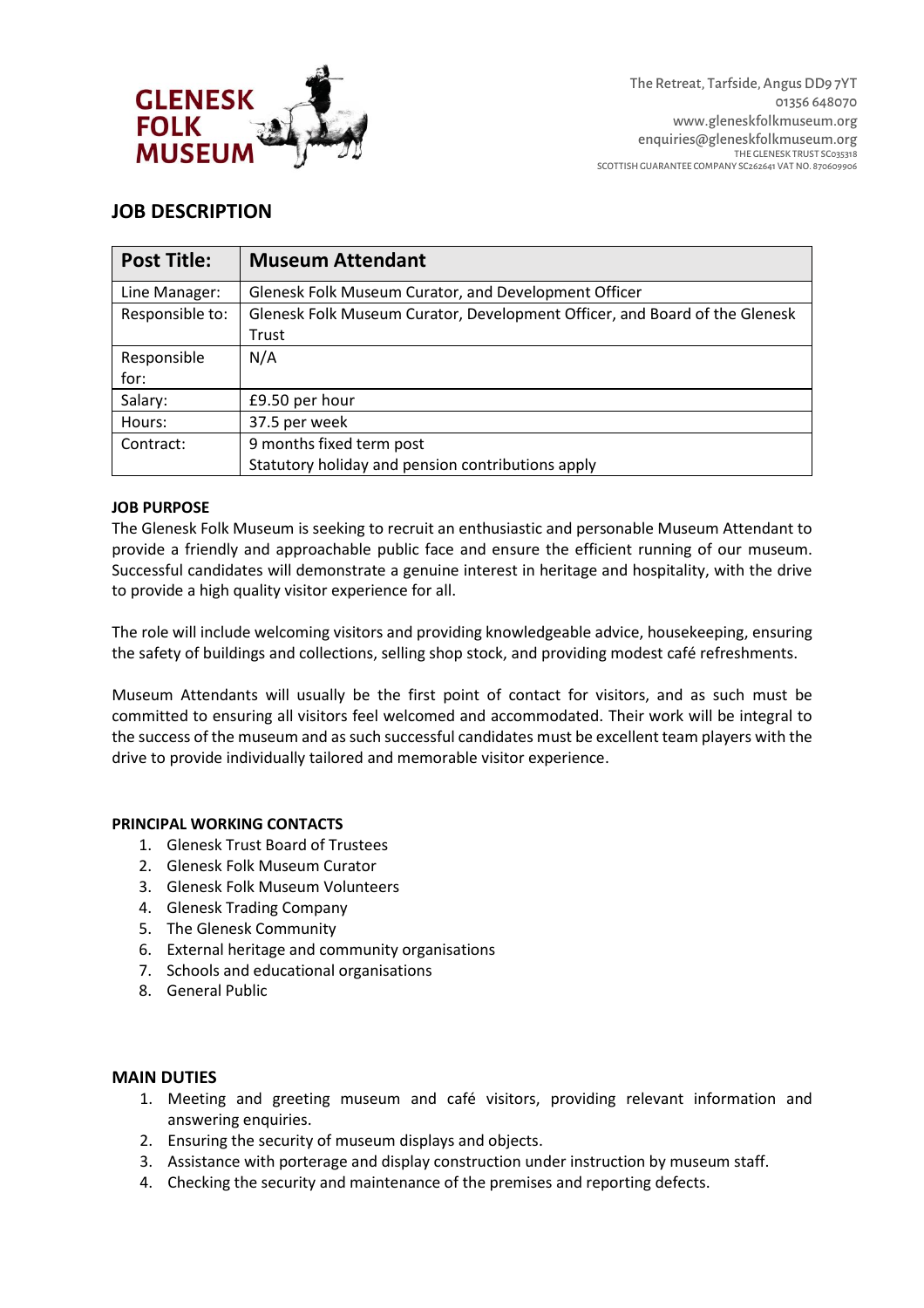

- 5. Cleaning public areas of the museum, including but not limited to: dusting, polishing, hoovering, picking up litter, changing lightbulbs, replacing toilet supplies.
- 6. Serving customers purchasing items from the museum shop.
- 7. Keeping the sales area and information desk tidy, well stocked, and organised.
- 8. Serving café customers with a range of refreshments including barista coffee, tea, cold drinks, & cakes.
- 9. Ensuring that café areas are kept clean and hygienic by wiping down surfaces, keeping consumables effectively stored, maintaining personal hygiene, clearing used cups, plates, etc.
- 10. Assist where necessary with the running of events.

## **OTHER DUTIES**

This job description is a broad picture of the post at the date of preparation. It is not an exhaustive list of all possible duties and it is recognised that jobs change and evolve over time. Post holders will be expected to undertake any other duties commensurate with the level and nature of the post as may be determined from time to time by the Curator and Board of Trustees. Consequently, this is not a contractual document and the post holder will be required to carry out any other duties to the equivalent level that are necessary to fulfil the purpose of the job.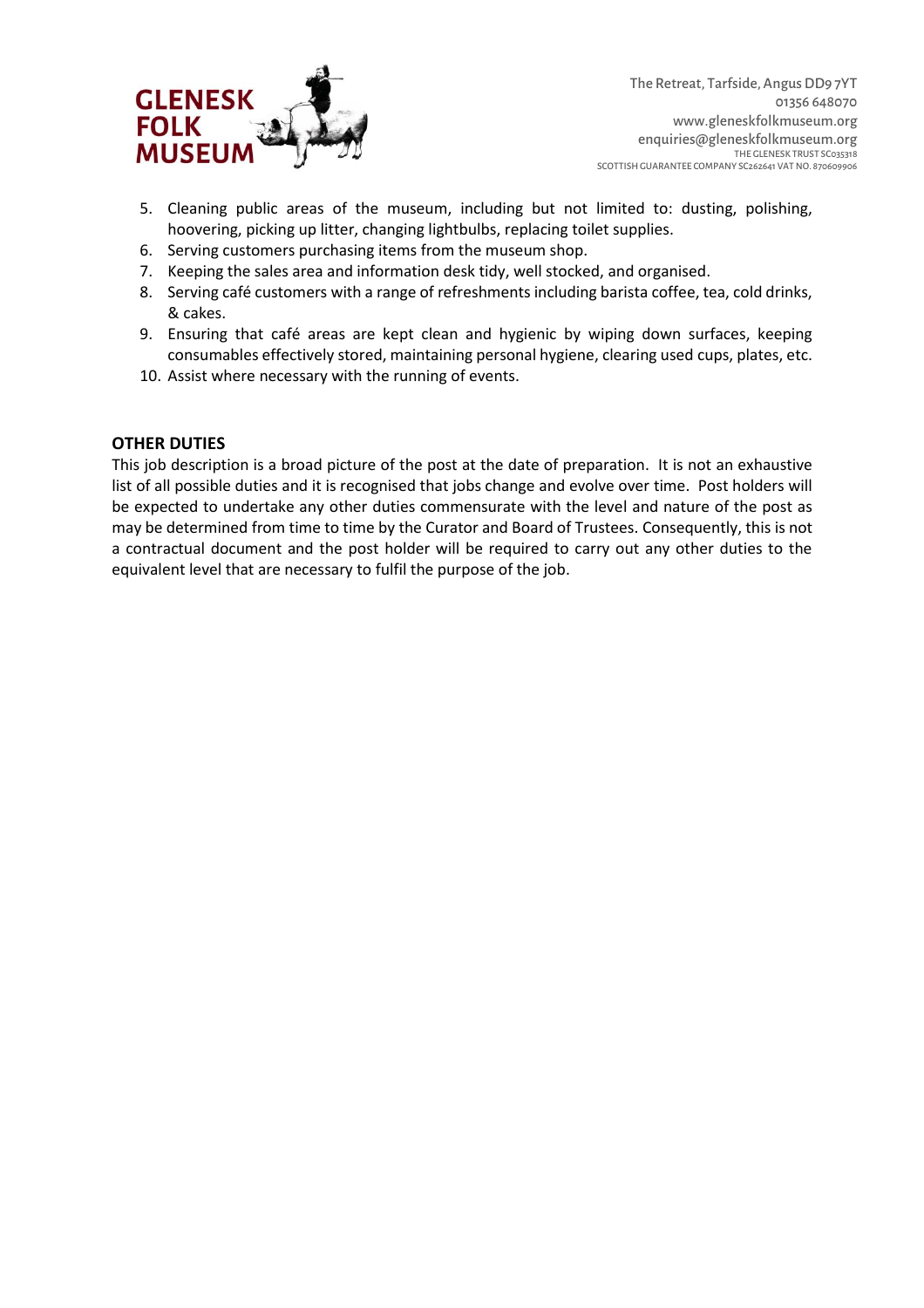

# **PERSON SPECIFICATION**

### Glenesk Folk Museum: Museum Attendant

|                                      | <b>ESSENTIAL REQUIREMENTS</b>                                                                                                                                                                                                                                                                | <b>DESIRABLE REQUIREMENTS</b>                                                                                                                  | <b>METHOD OF</b>                       |
|--------------------------------------|----------------------------------------------------------------------------------------------------------------------------------------------------------------------------------------------------------------------------------------------------------------------------------------------|------------------------------------------------------------------------------------------------------------------------------------------------|----------------------------------------|
|                                      |                                                                                                                                                                                                                                                                                              |                                                                                                                                                | ASSESSMENT                             |
| Relevant<br>work/other<br>experience | Previous experience in a<br>$\bullet$<br>public facing role<br>providing customer<br>service<br>Demonstrable cash<br>handling experience                                                                                                                                                     | Experience working in<br>$\bullet$<br>museums, galleries, or<br>other heritage<br>organisations                                                | Application /interview                 |
| Particular<br>skills/abilities       | A good team player, who<br>$\bullet$<br>can work collaboratively<br>but also under own<br>initiative<br>Ability to communicate<br>effectively with users to<br>deliver excellent customer<br>care<br><b>Basic IT skills</b><br>Good numerical skills                                         | Barista training<br>$\bullet$<br>Ability to, or interest in,<br>$\bullet$<br>baking<br>Knowledge of the<br>$\bullet$<br>Scottish museum sector | Application<br>/certificates/interview |
| Personal<br>qualities                | Excellent interpersonal<br>$\bullet$<br>skills<br>Highly motivated and<br>$\bullet$<br>enthusiastic<br>Flexible<br>$\bullet$<br>Ability to work under<br>$\bullet$<br>pressure in a busy<br>environment<br>Professional and<br>$\bullet$<br>courteous<br>Clear and effective<br>communicator | Fit and active<br>$\bullet$                                                                                                                    | Application/interview                  |
| Additional                           | Available to work evenings                                                                                                                                                                                                                                                                   | UK driving licence and own                                                                                                                     | Application                            |
| requirements                         | and/or weekends                                                                                                                                                                                                                                                                              | transport                                                                                                                                      | /certificates/interview                |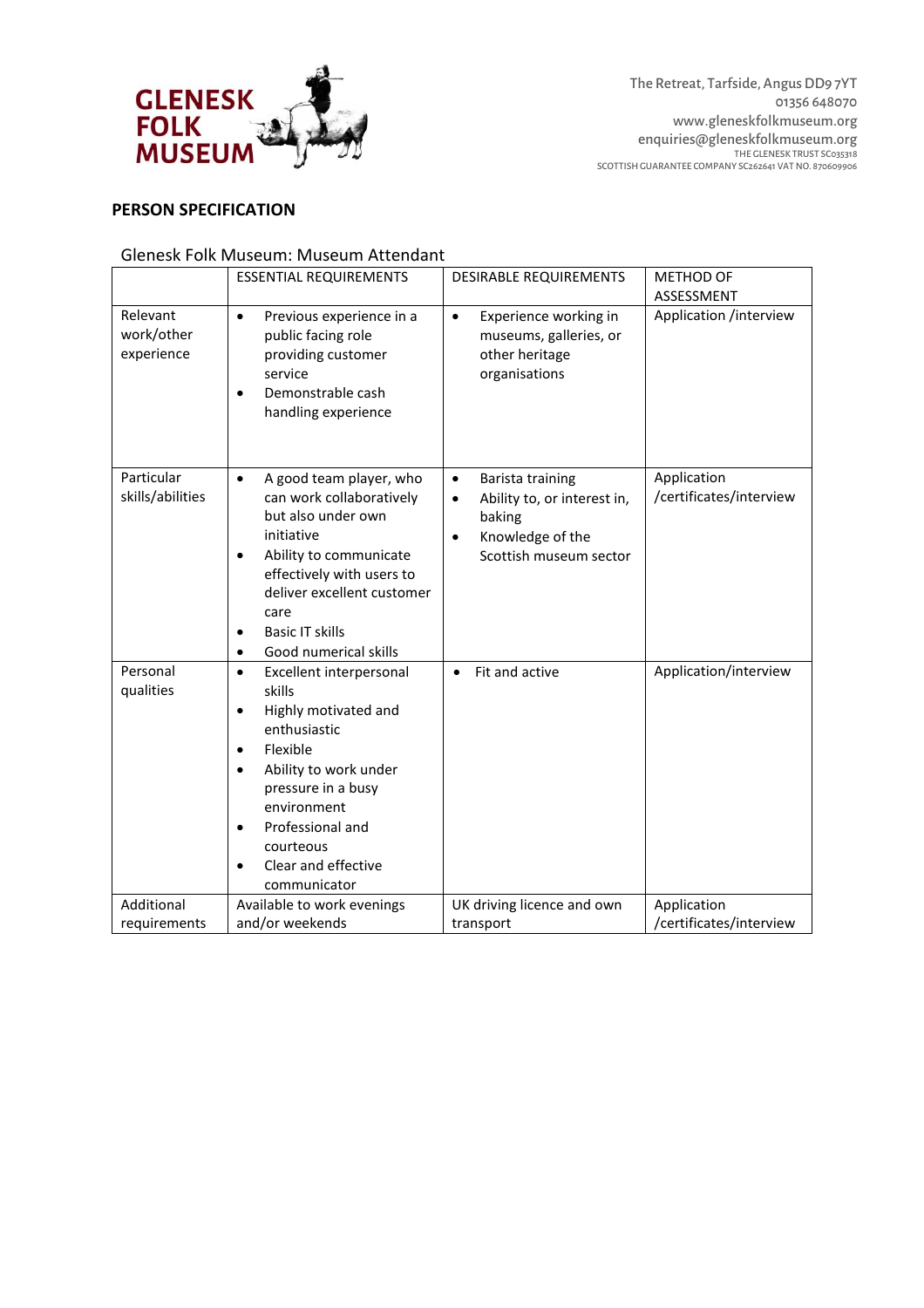

# **ABOUT GLENESK FOLK MUSEUM**

Our mission is to tell the stories of the people and landscape of Glenesk through our collections. We cherish objects in the very place where they were owned, used, and loved. The amassing of things – from this place, in this place – gives them their potency. Eac object and person is linked to another and to a network of stories travelling throughout the world in a vibrating ribbon of lives.

Our values are to:

- 1. Celebrate the uniqueness of Glenesk
- 2. Place the museum and the community at the heart of our activities
- 3. Connect stories, people, and place to develop resilience and passion.
- 4. Engage actively with our community, friends, and wider museum partners.
- 5. Respond imaginatively to change.

Be transparent and accountable to maintain the highest possible standard.

## **The Redevelopment Journey: 2019 – Present**

In 2019 the Glenesk Folk Museum closed in order to review the governance, renew museum Accreditation and develop a sustainable and resilient Forward Plan. It was recognised by the Trustees that in partnership with volunteers, consultants and the community, a reinvigoration of the whole enterprise was required to arrive at a sustainable model for many generations to come. The Covid-19 pandemic impacted this review, and contributed to the museum remaining closed in 2020.

Having undertaken a great deal of work, the Trust began to execute the strategic direction detailed in the Forward Plan, appointing a dynamic Curator to work alongside the museum volunteer team to once again release the potential of the collections. Following a year of growth and development in this new format, the Trust is once again in a position to expand the team. With funding from Museum Galleries Scotland, we are now seeking a Museum Attendant to provide an exceptional visitor experience, and support the back-of-house staff in presenting the amazing history of Glenesk to the public.

#### **Museum History**

The Glenesk Folk Museum is a highly acclaimed heritage venue founded in 1955 by local academic and schoolteacher Margaret Fairweather Michie (MBE), also known as Greta. As a student of the University of St Andrews, she pursued postgraduate research into the social history and depopulation of the Angus Glens. She gathered an extensive and remarkable collection of objects and stories from Glenesk, its environs and global diaspora, from the Bronze Age to the mid 20th century, with an emphasis on Scottish rural life during the 19th century. Greta Michie created dynamic displays in the spirit of the new living history aesthetic, alongside craft and domestic demonstrations.